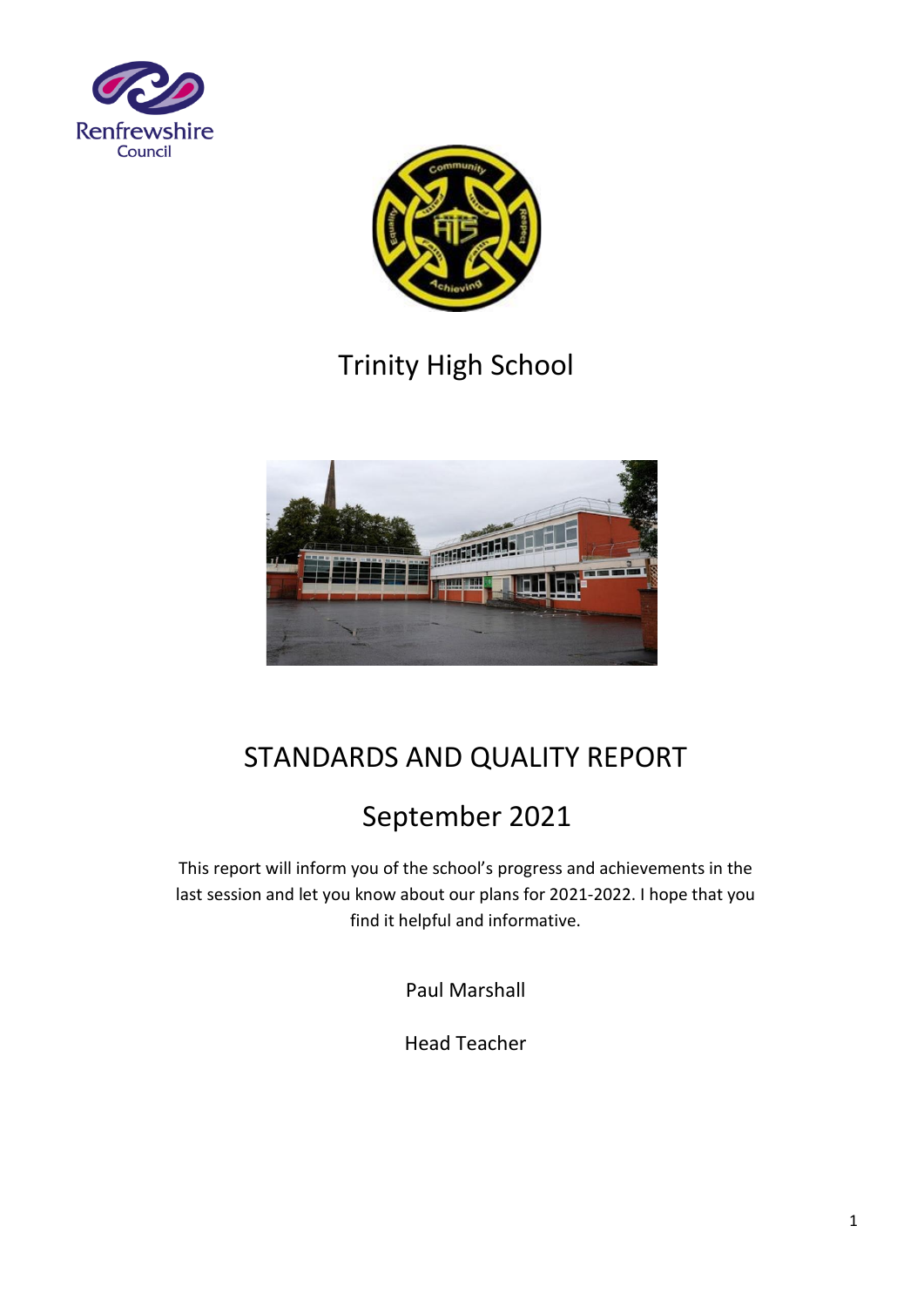## OUR SCHOOL

Trinity High School is a Six Year Roman Catholic School situated in the heart of Renfrew. We ensure that we, working with parents, foster the high aspirations for all of the young people. Our staff are professionals who are dedicated to delivering an excellent learner experience whilst providing young people with the necessary opportunities to thrive and develop their God given talents.

### OUR VISION, VALUES AND AIMS

Within Trinity we encourage everyone to maximise their talents, achieve their potential both inside and outside the classroom and grow as responsible, Christian individuals who are able to contribute positively to society.

Faith and Gospel values are central to the school's ethos and core values: **community, equality, respect** and **achieving**. Through this, Trinity High School endeavours to promote a morally sound lifestyle which will enhance the community of the school and the school in the wider community.

We are proud to be a Catholic school and ensure that Catholic Education, the development of the individual as a person in the image and likeness of God, is central in everything that we do. The Catholic nature of the school is clearly evident through every aspect of school life. We place emphasis on positive relationships and benefit from a mutual respect between pupils, staff and parents. Working as a community we strive to put into action our school vision of *Achieving Excellence Together.* 

## SUCCESSES AND ACHIEVEMENTS

This session has undoubtedly been one of the most challenging we have ever experienced. The impact of the Covid 19 pandemic has been profound and presented us with unprecedented challenges. However, despite these challenges, progress was made pre and post lockdown, of which we are very proud.

- $\star$  Successfully receiving Bronze Rights Respecting School status
- $\star$  Significantly increased use of digital media across several platforms.
- $\star$  Our school has supported our local community during the past year through homelink and various initiatives such as YPI, Caritas and Renfrewshire's Summer Clear up.
- $\star$  Our Broad General Education Students celebrated their wide range achievements during several end of term award ceremonies.
- $\star$  Our Senior Phase students achieved outstanding results at all levels in the Scottish Qualifications Awards 2021 diet.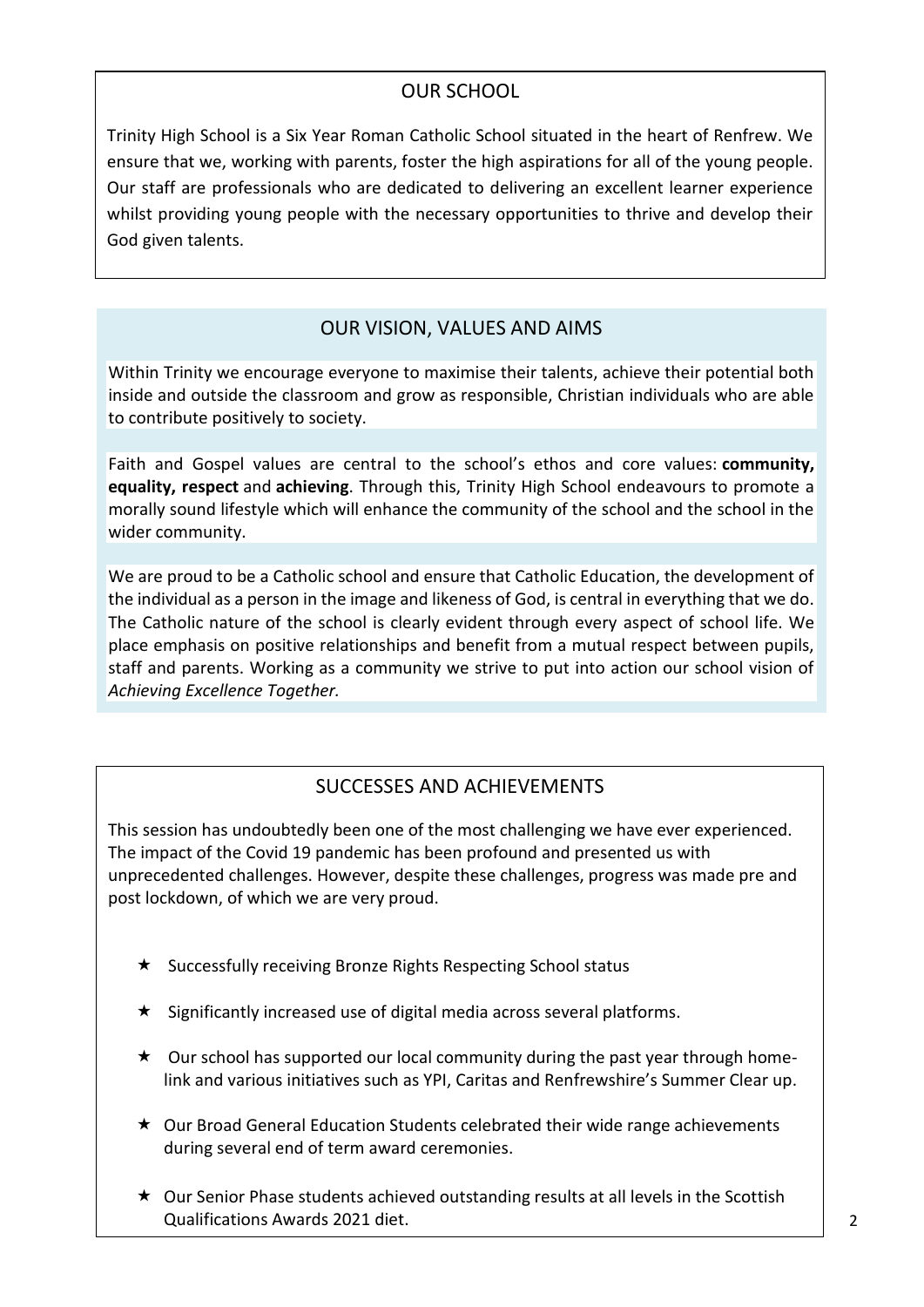#### **HOW SUCCESSFUL HAVE WE BEEN IN IMPROVING OUR SCHOOL?**

#### **School Leadership**

- **Senior Leaders continue to engage in meaningful professional learning from external agencies. They continue to engage with organisations such as Insight, SCQF and other learning providers. Based on this, Senior Leaders continue to provide professional learning activities for staff in the school.**
- **Ten members of staff successfully undertook project leader roles. These were designed to advance various aspects of our School Improvement Plan which is being embedded across the school.**
- **Principal Teachers continue to take on key roles in the development of whole school improvement initiatives in areas such as Literacy, Numeracy, Digital Learning and Developing the Young Workforce.**

#### **Teacher Professionalism**

- **All Newly Qualified Teachers achieved the Standard for Full Registrations and have been successful in gaining appointments for the next academic year.**
- **Several members of staff have undertaken Education Scotland learning programmes this year; with two members of staff successfully achieving the Standard for Middle Leadership Qualification and undertaking leadership opportunities within the school.**
- **All staff took part in SQA understanding standards events and cross-school validation programmes.**
- **A dedicated Professional Learning Microsoft Teams site for staff was created and has been used regularly to deliver webinars, share good practice and store educational literature.**

#### **Parental Engagement**

- **In the absence of face to face meetings Home Link and Pastoral Support continued to make wellbeing telephone calls and arrange meetings where they feel this is needed. Parents and Carers received updates via Satchel One (Show my Homework), Microsoft Teams, text messaging and online via website and twitter.**
- **During a recent survey (June 2021) most parents stated that they felt comfortable approaching the school if they wished to discuss the progress of their child.**
- **During the same survey almost all parents stated that overall, they are satisfied with the school.**
- **The Trinity High School Parent Council has continued to meet regularly to discuss all aspects of school life. This year several members of staff presented to the council on key areas of school improvement.**

#### **Assessment of Children's Progress**

- **Every parent of pupils in S1-S6 received written reports of their child's progress, even during lockdown.**
- **Show My Homework was utilised effectively to track engagement during the period of distance / blended learning.**
- **On return to school, almost all pupils in S3 completed this year's Scottish National Standardised Assessments.**
- **Through professional learning activities staff are highly skilled in using evidence and data to help inform professional judgements for pupils at all levels; as evident in this year's SQA diet.**

#### **School Improvement**

- **The school's new values of Community, Achieve, Respect and Equality, which have been identified by pupils, parents and staff have been embedded through a new logo in literature and signage.**
- **The school house system has been re-established with all pupils and staff to further enhance the community value which is integral for our school.**
- **The school's five year digital plan is being implemented with ICT being updated through the purchase of new chromebooks, laptops and interactive boards.**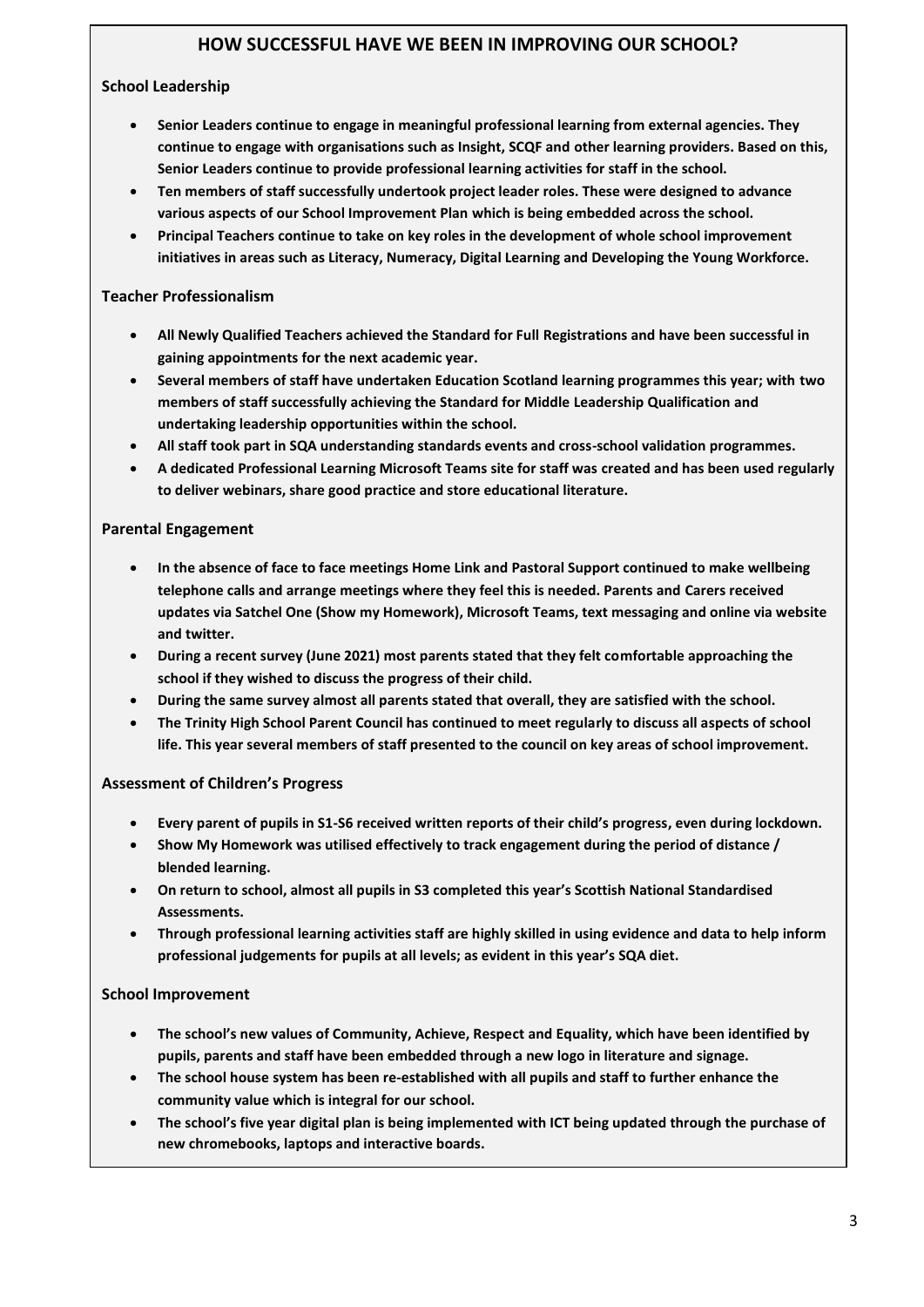#### **HOW SUCCESSFUL HAVE WE BEEN IN IMPROVING OUR SCHOOL?**

#### **Performance Information**

- **This year saw attainment levels reach a five year high across the following key indicators in 2021 SQA Diet:**
	- o **1+, 3+ and 5+ Scottish Qualification Authority Level 5 Awards (National 5)**
	- o **3+ and 5+ Scottish Qualification Authority Level 6 Awards (Higher)**
	- o **Significant increase in pass rate in Scottish Qualification Authority Level 4, 5 and 6 Awards**
- **Overall quality of passes awarded has increased significantly across every level.**
- **The increased uptake of wider achievement awards as part of the Scottish Credit and Qualifications Framework (SCQF) has saw a marked increase in attainment for S6 Leavers with more students than ever leaving with 1+. 3+ and 5+ Level 6 SCQF Qualifications.**
- **As a direct result of the school action plan to address Literacy there has been a notable increase in the number of students in S4 achieving Level 5 Literacy. The school is now strategically placed to review Level 5 Numeracy and Level 6 Literacy and Numeracy.**

### PUPIL EQUITY FUNDING

PEF continues to be utilised to develop the school's approach to Nurture in line with Renfrewshire's Nurturing Relationship's (RNRA) approach. A Principal Teacher and Key Worker continues to work with targeted pupils in a dedicated nurture base. This has resulted in more direct parental communication, increased pupil participation and decrease of exclusions for pupils targeted.

## KEY STRENGTHS OF THE SCHOOL

- $\star$  During a recent survey (June 2021) Parents and Carers identified the school as a safe and caring environment with a positive ethos and strong sense of community.
- $\star$  The school provided a key hub offer for various pupils during lockdown as well as providing a well-structured distance learning programme across several platforms (Show my homework and Microsoft Teams.)
- $\star$  During a recent survey (June 2021) most students stated that they feel safe in the school and feel comfortable talking to staff about a wide range of topics. Most pupils also stated that they receive high quality learning and teaching in the school.
- $\star$  The performance of students in the 2021 diet, especially the quality of awards at National 5 and Higher Level.